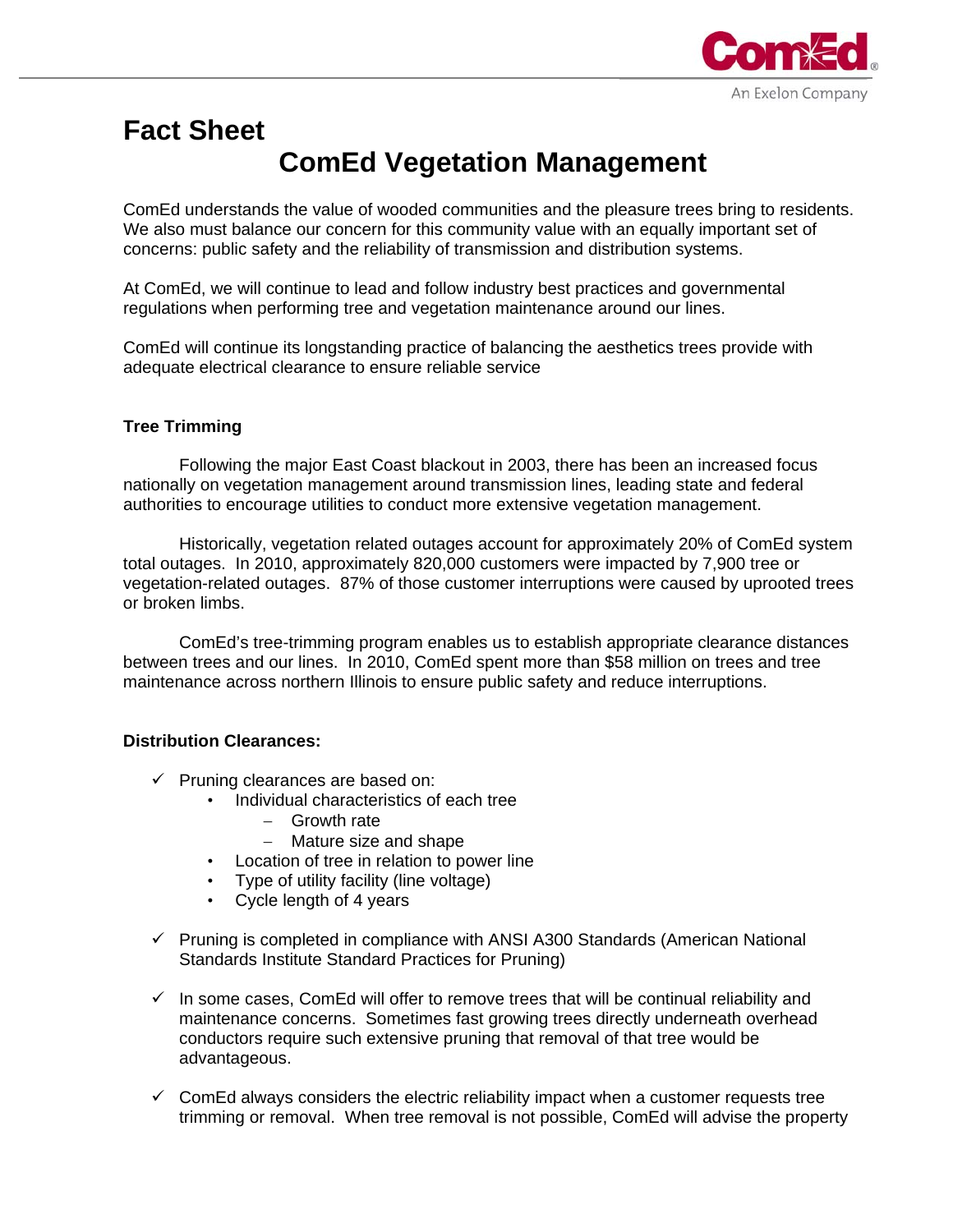owner as to the best way to safely remove their tree. (See below for "Clear for Customers' Removal Program.")

### **What types of trees are compatible with power lines?**

Trees and bushes that grow to heights less than 20 feet (for example dogwoods or crabapples), may be approved by ComEd for planting near power lines. Trees that grow more than 30 feet tall (for example maple, elm and blue spruce), should never be planted under or near power lines. At full height, these trees could contact lines and cause a power outage or create a safety issue. For more information about vegetation maintenance along power lines and ComEd's Right Tree, Right Place program visit:

https://www.comed.com/trees

**Location of tree, along with species and line voltage, determine the type of pruning and resulting shape.** 



**Under Pruning**